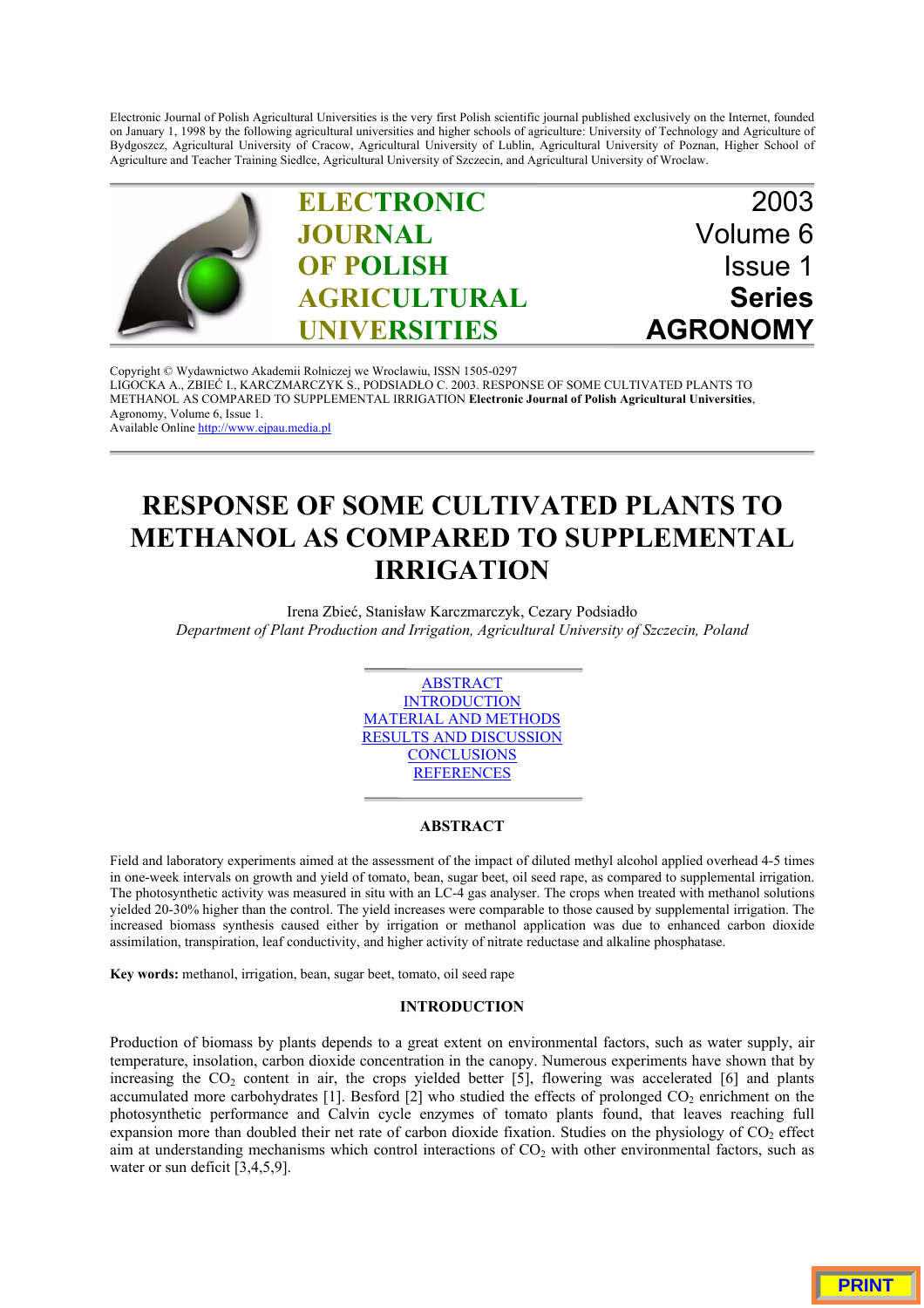Methyl alcohol may be an alternate carbon source for plants. According to Nonomura and Benson [10] methanol treated plants showed increased turgor, higher growth rates and consequently gave higher yield than the control plants. Only  $C_3$  plants, that is those which during photosynthetic carboxylation produce ribulose 1,5-diphosphate and then 3-phosphoglyceric acid respond to methanol by increased biomass production, since carbon dioxide resulting from rapid oxidation of methanol can successfully compete with oxygen for RuBisCO – [11]. Hemming et al. [7] who studied the rate of metabolism in pepper, petunia and tomato plant tissues found that brief exposure to aqueous methanol solutions increased the metabolic heat rate, which resulted in enhanced carbon conversion efficiency. Furthermore plants which grow in an  $CO<sub>2</sub>$  enriched atmosphere are less susceptible to drought, since their stomata are closed, transpiration decreases, and net photosynthesis is thus elevated [2,14].

Considering the possibility of using methanol as a measure for yield increases, and saving irrigation water, greenhouse and field experiments were carried out to assess the impact of methanol solution on selected crops cultivated in moderate climate zone.

### **MATERIAL AND METHODS**

Three-year field experiments were carried out on 0.5  $m<sup>2</sup>$  microplots in 4 replications. The first factor was overhead irrigation applied so as to maintain 70-80% field water capacity. The control plants grew under natural conditions. Methanol (second factor) was applied in aqueous solutions of 10, 20, 30 and 40%. Each solution, also the water applied to control plants contained 0.2% glycine and 0.4% Florovit (micro- and macrofertliser). Plants of high rate of photorespiration when treated with methanol yield two molecules of serine per entry of two molecules of glycine thus leading to twice the sucrose being produced. For this reason Nonomura and Benson [10] recommend addition of glycine to methanol spray. Methanol-treated plants show also increased demand for minerals, hence the use of Florovit (N - 3%, K - 2% and microelements - Cu, Fe, Mn, Mo, Zn, Ca, S).

Plants were treated with the methanol solutions 4-5 times over vegetation in one-week intervals, in June to July. The test crops were: 'Betalux' tomato, 'Cezar F-1' cucumber, 'Igołomska' bean, 'Colibri' sugar beet and 'Lirajet' winter rape. At the time of full vegetative development, photosynthetic activity -  $CO<sub>2</sub>$  assimilation, transpiration, leaf conductance and  $CO<sub>2</sub>$  concentration in substomatal cells were measured with a LC-4 gas analyser in situ. The activity of nitrate reductase was analysed in leaves, using reduced NADH as hydrogen donor, that of phosphatase by colorymetry.

The growth of winter rape seedlings was tested in a growth chamber. 15 seeds were planted in 8-cm styrofoam cups containing vermiculite, kept under constant conditions of light (126  $\mu$ E · m<sup>-2</sup> · s<sup>-1</sup>, 16h light, 8h dark), and temperature  $22 \pm 1$ °C). After emergence 30 ml of  $\frac{1}{2}$  strength Hoagland medium were applied to each cup. 20old-day plants were treated with 0, 10, 20, 30, 40% methanol solution fortified with 0.2% glycine. Two days after treatment, 10 largest seedlings were selected from each cup for shoot length, fresh as well as dry matter determination. The plant yield was analysed with Tukey test, at  $p = 95\%$ .

### **RESULTS AND DISCUSSION**

Data presented in Tables 1-3 showed that supplemental irrigation and methanol treatment positively affected the plant photosynthesis. As a result of overhead irrigation, an increased  $CO<sub>2</sub>$  assimilation and transpiration rates were statistically confirmed in leaves of all three tested plants, whereas such effect of methanol was found in tomato and sugar beet leaves, to a lesser extent in bean. As for sugar beet, the impact of methanol on carbon dioxide assimilation surpassed that of supplemental irrigation. According to Nonomura and Benson [10] methanol reduces the plant photorespiration, and the rapidly oxidized methanol leads to formaldehyde incursion with tetrahydrofolate. As a result, the doubling of serine content could lead to twice the sucrose being produced through the serine intermediate  $[13]$ . Abundant  $CO<sub>2</sub>$  supply from methanol causes the redirection of photorespiration from catabolism to anabolism  $[8,12]$ . Data of Tab. 5 showed that young plants rapidly reacted to diluted methanol application. The leaves activity of nitrate reductase was by over 50% higher, and of alkaline phosphatase by 32%. These findings support the view of Nonomura and Benson [10] who reported that methanol was rapidly oxidized to  $CO<sub>2</sub>$  and then incorporated into structural compounds. Furthermore, the increased sucrose production improved the plant turgidity, hence a lesser susceptibility of methanol – treated plants to water deficit.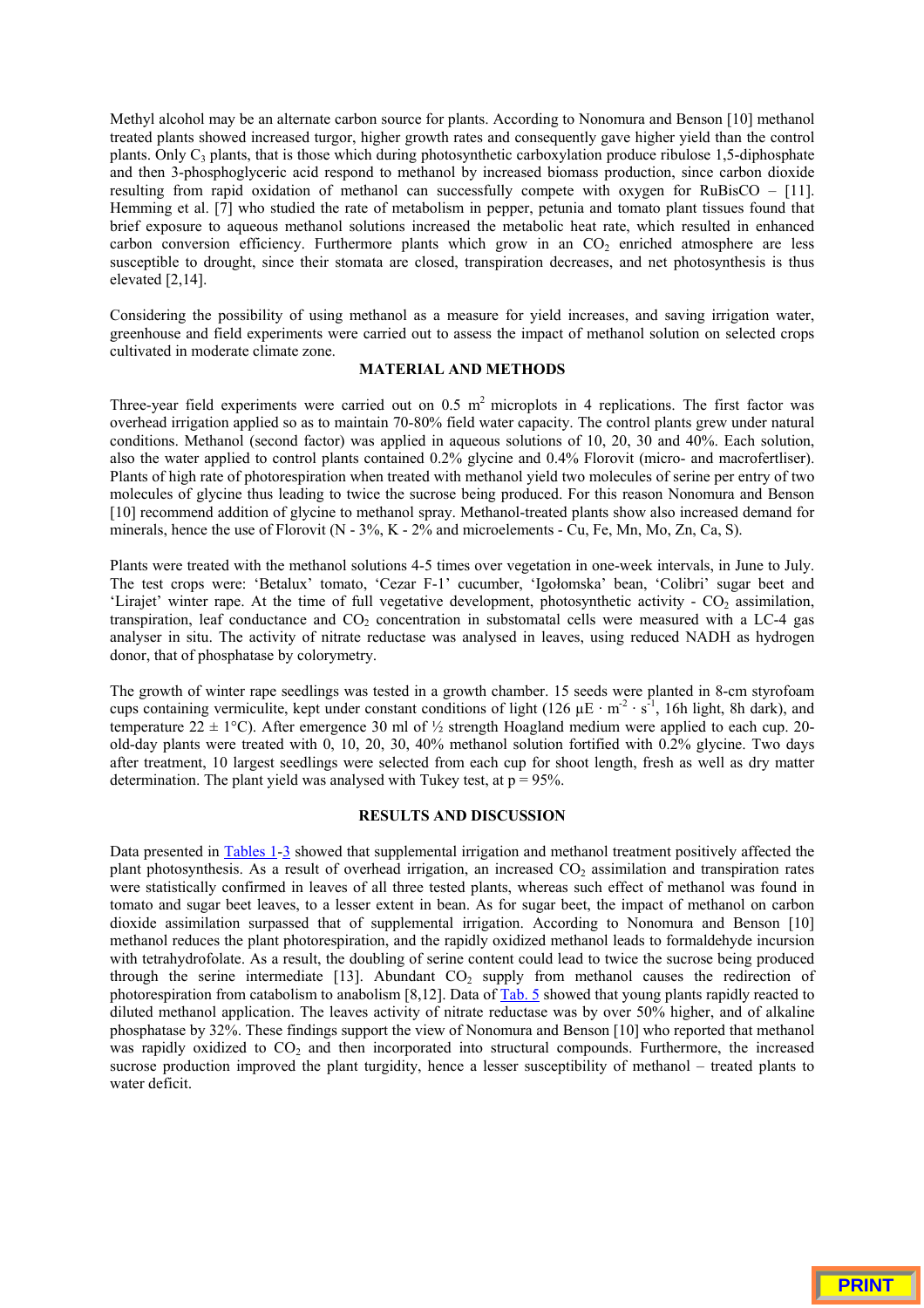### **Table 1. Photosynthetic activity of bean leaves**

| Treatment                       |             | А     |      | $C_i$ | $G_{\rm s}$ |  |
|---------------------------------|-------------|-------|------|-------|-------------|--|
| Water                           | Methanol    |       |      |       |             |  |
| Control                         | Control     | 10.51 | 2.14 | 305   | 0.15        |  |
| Control                         | 30%         | 11.22 | 2.98 | 290   | 0.13        |  |
| Irrigation                      | Control     | 11.23 | 3.12 | 270   | 0.13        |  |
| Irrigation                      | 30%         | 12.34 | 3.46 | 274   | 0.14        |  |
| LSD $_{p=0.05}$ for: irrigation |             | 1.22  | 0.57 | ns    | 0.02        |  |
| methanol                        |             | 1.96  | ns   | ns    | ns          |  |
|                                 | interaction | ns    | ns   | ns    | ns          |  |

 $A + \mu M CO_2 \cdot m^{-2} \cdot s^{-1}$ , T – transpiration M  $\cdot m^{-2} \cdot s^{-1}$ ,  $C_i - CO_2$  concentration in stomatal chamber, **Gs – stomatal conductance, ns – non-significant difference**

**Table 2. Photosynthetic activity of sugar beet leaves**

| Treatment                       |             | A    |      | $C_i$     | $G_{\rm s}$ |  |
|---------------------------------|-------------|------|------|-----------|-------------|--|
| Water                           | Methanol    |      |      |           |             |  |
| Control                         | Control     | 8.3  | 3.20 | 364       | 0.66        |  |
| Control                         | 30%         | 12.3 | 4.13 | 362       | 0.06        |  |
| Irrigation                      | Control     | 10.7 | 5.25 | 380       | 0.10        |  |
| Irrigation                      | 30%         | 15.4 | 5.74 | 377       | 0.12        |  |
| LSD $_{p=0.05}$ for: irrigation |             | 1.02 | 0.56 | <b>Ns</b> | 0.02        |  |
| methanol                        |             | 1.66 | 0.61 | ns        | ns          |  |
|                                 | interaction | 1.95 | ns   | ns        | ns          |  |

**\* for explanations, see Table 1**

### **Table 3. Photosynthetic activity of tomato leaves**

| Treatment                       |             |       |       |       |       |  |
|---------------------------------|-------------|-------|-------|-------|-------|--|
| Water                           | Methanol    | A     |       | $C_i$ | Gs    |  |
| Control                         | Control     | 2.56  | 0.75  | 147   | 0.03  |  |
| Control                         | 30%         | 3.88  | 1.17  | 136   | 0.04  |  |
| Irrigation                      | Control     | 6.86  | 2.16  | 188   | 0.10  |  |
| Irrigation                      | 30%         | 8.78  | 2.51  | 189   | 0.13  |  |
| LSD $_{p=0.05}$ for: irrigation |             | 0.523 | 0.082 | 13.3  | 0.006 |  |
| methanol                        |             | 0.83  | 0.30  | ns    | ns    |  |
|                                 | interaction | ns    | ns    | ns    | ns    |  |

**\* for explanations, see Table 1**

# **Table 4. Growth of winter rape seedlings**

| Methanol       | Shoot length |     |                          | Fresh weight | Dry weight               |      |
|----------------|--------------|-----|--------------------------|--------------|--------------------------|------|
| treatment<br>% | mm           | %   | $g$ -plant <sup>-1</sup> | $\%$         | $g$ -plant <sup>-1</sup> | $\%$ |
| Control        | 298          | 100 | 13.9                     | 100          | 1.90                     | 100  |
| 10             | 379          | 127 | 23.1                     | 166          | 2.98                     | 157  |
| 20             | 401          | 134 | 26.1                     | 187          | 3.46                     | 182  |
| 30             | 392          | 131 | 25.4                     | 182          | 3.48                     | 183  |
| 40             | 328          | 110 | 17.5                     | 125          | 2.55                     | 134  |
| $LSD_{p=0.05}$ | 21.0         |     | 2.07                     |              | 0.33                     |      |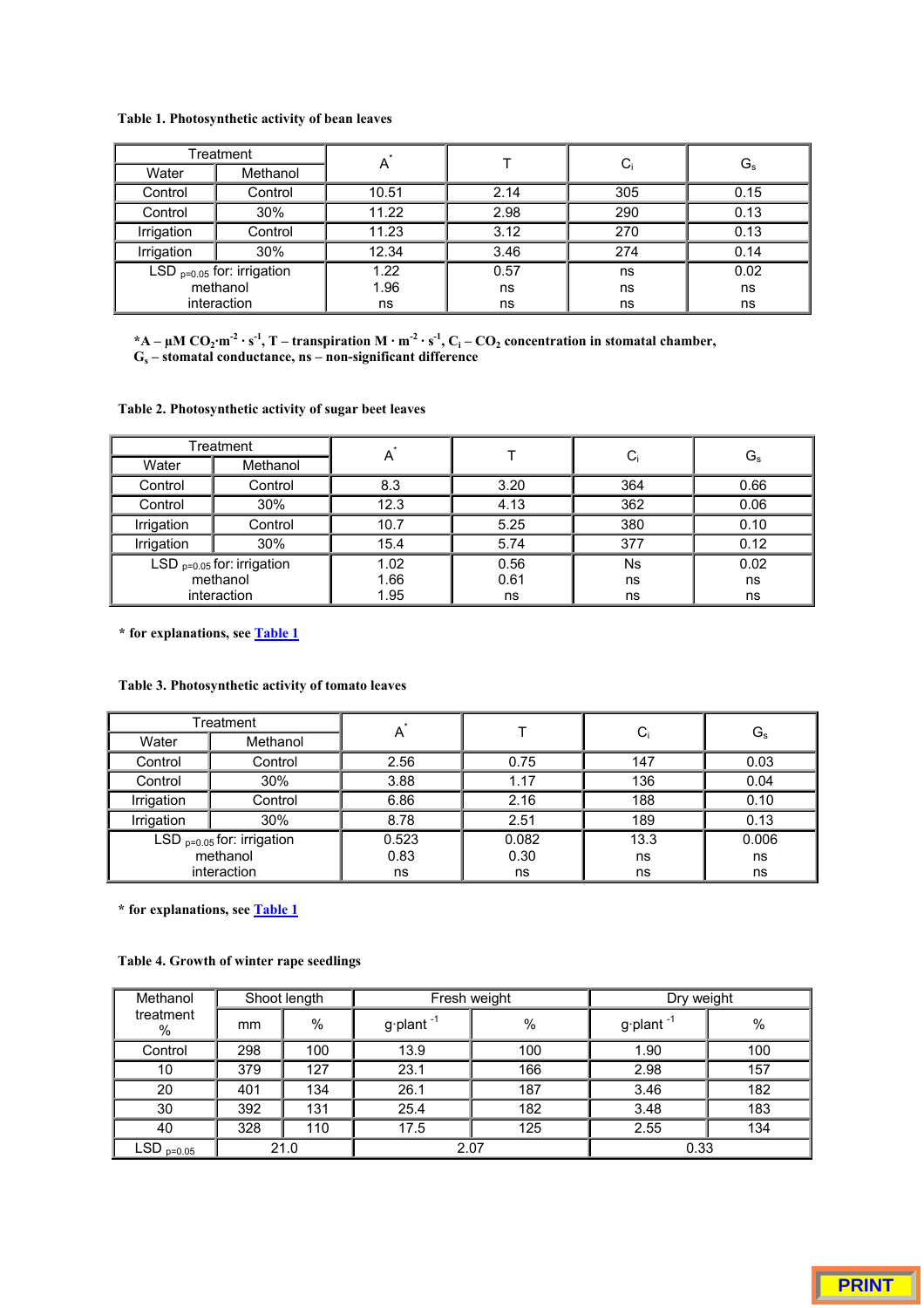| Methanol<br>treatment<br>$\%$ | Alkaline phosphatase<br>$\mu$ -100 $g^-$ | Nitrate reductase<br>$\mu$ MNO <sub>2</sub> ·g <sup>-1</sup> ·h <sup>-1</sup> | Fresh matter<br>$mg \cdot m^{-2} \cdot h^{-1}$ | Dry matter<br>mg·m <sup>-2</sup> ·h <sup>-1</sup> |
|-------------------------------|------------------------------------------|-------------------------------------------------------------------------------|------------------------------------------------|---------------------------------------------------|
|                               | 1.23                                     | 31.6                                                                          | 1.62                                           | 0.13                                              |
| 10                            | 1.58                                     | 36.7                                                                          | 2.49                                           | 0.19                                              |
| 20                            | 1.62                                     | 47.9                                                                          | 3.11                                           | 0.24                                              |
| 40                            | 1.46                                     | 42.0                                                                          | 1.66                                           | 0.13                                              |
| $LSD_{p=0.05}$                | 0.079                                    | 4.75                                                                          | 0.629                                          | 0.049                                             |

**Table 5. Enzyme activities and biomass synthesis by spring rape seedling leaves, 20-day old plants**

Data presented in  $Tables 6, 7$  and  $8$  have shown that yield increases caused by methanol solutions ranged from</u></u> 12% for sugar beet, 20% for bean to 30% for tomato. Comparison of methanol effects on seedlings and mature plants indicates that the young seedlings reaction to this treatment was more pronounced than that of the resulting crop  $(Tab. 4$  and  $\overline{9}$ ). The yield of seeds given by rape plants treated with 30 or 40% methanol exceeded that of the control plants by 30%, whereas the dry matter of seedlings sprayed with 30% methanol was higher by over 80%. This discrepancy may indicate that maturing plants had a greater need for biomass supply. The plant products of photosynthesis are used for the development of seeds, but first of all for building of leaves, branches and fruit. This is also in concord with the elevated photosynthesis of methanol – treated leaves. Similar results were reported by Zbieć et al. [14].

## Table 6. Bean seed yield,  $g \cdot 0.5$  m<sup>-2</sup>

| Treatment                                                               |                       |     |     |     |                          |  |  |  |     |
|-------------------------------------------------------------------------|-----------------------|-----|-----|-----|--------------------------|--|--|--|-----|
| Not irrigated                                                           |                       |     |     |     | Irrigated                |  |  |  |     |
|                                                                         | Methanol treatment, % |     |     |     |                          |  |  |  |     |
| 0                                                                       | 10                    | 20  | 30  | 40  | 20<br>30<br>10           |  |  |  | 40  |
| 209                                                                     | 216                   | 223 | 251 | 245 | 250<br>248<br>248<br>261 |  |  |  | 263 |
| LSD $_{p=0.05}$ for: irrigation 7.03<br>methanol 6.14<br>interaction ns |                       |     |     |     |                          |  |  |  |     |
|                                                                         |                       |     |     |     |                          |  |  |  |     |

# Table 7. Sugar beet yield,  $kg \cdot 0.5$  m<sup>-2</sup>

| Methanol treatment.<br>$\%$                                   |       | Not irrigated | Irrigated        |        |  |
|---------------------------------------------------------------|-------|---------------|------------------|--------|--|
|                                                               | roots | leaves        | roots            | leaves |  |
| 0                                                             | 5.92  | 5.39          | 7.04             | 6.27   |  |
| 10                                                            | 6.06  | 5.48          | 7.08             | 6.40   |  |
| 20                                                            | 6.64  | 5.46          | 7.49             | 6.76   |  |
| 30                                                            | 6.65  | 5.43          | 7.63             | 6.93   |  |
| 40                                                            | 6.48  | 5.22          | 7.22             | 6.72   |  |
| LSD $_{p=0.05}$ for:<br>irrigation<br>methanol<br>interaction | 0.56  | 0.45<br>ns    | 0.61<br>ns<br>ns |        |  |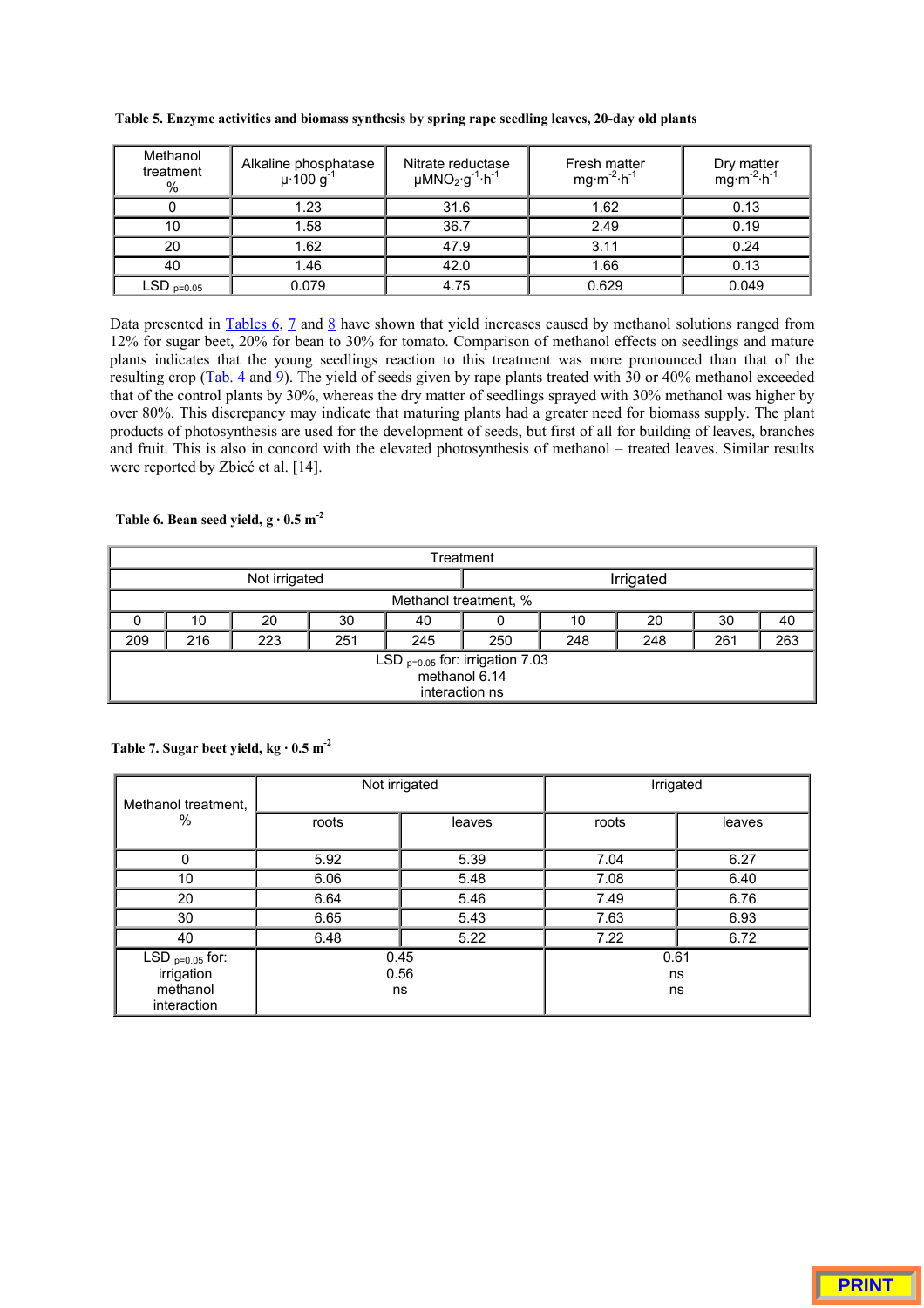**Table 8. Tomato yield, kg · 0.5 m-2**

| Treatment                                                                 |      |      |      |      |                              |  |  |  |      |
|---------------------------------------------------------------------------|------|------|------|------|------------------------------|--|--|--|------|
| Not irrigated                                                             |      |      |      |      | Irrigated                    |  |  |  |      |
| Methanol treatment, %                                                     |      |      |      |      |                              |  |  |  |      |
|                                                                           | 10   | 20   | 30   | 40   | 20<br>30<br>10<br>40         |  |  |  |      |
| 2.49                                                                      | 2.71 | 3.25 | 3.26 | 2.80 | 3.61<br>3.58<br>3.25<br>3.48 |  |  |  | 3.68 |
| LSD $_{p=0.05}$ for: irrigation 0.18<br>methanol 0.45<br>interaction 0.60 |      |      |      |      |                              |  |  |  |      |

**Table 9. Winter rape yield and yield components**

| Methanol treatment | Number of branches |      | Number of siliques |     | Seed vield |     |
|--------------------|--------------------|------|--------------------|-----|------------|-----|
| $\%$               | per plant          | $\%$ | per plant          | %   | g plant    | %   |
|                    | 5.1                | 100  | 115                | 100 | 25.9       | 100 |
| 20                 | 6.8                | 133  | 150                | 130 | 32.6       | 126 |
| 30                 | 6.8                | 133  | 151                | 130 | 33.5       | 129 |
| 40                 | 7.0                | 137  | 151                | 130 | 34.2       | 132 |
| LSD $p=0.05$       | 0.39               |      | 6.54               |     | 3.47       |     |

Since the effects of supplemental irrigation were better than those of methanol application, it can be assumed that the beneficial impact of methanol is expressed to a greater extent in plants which are more susceptible to water deficit and grow better under hot weather conditions and well supplied with water. Information provided by some Israeli scientists who did experiments with methanol in greenhouses (personal information) supports the view that methanol application for yield increase can be successful in controlled environment conditions, since under hot climate and in the field, methanol rapidly evaporates, thus is ineffective.

## **CONCLUSIONS**

- 1. Water solutions of methanol alcohol applied to plants of the C-3 carbon conversion cycle caused increase in carbon dioxide assimilation and biomass synthesis. Plants which had been treated with methanol solutions, particularly tomato and sugar beet showed an 50% increase in nitrate reductase activity, and significantly enhanced  $CO<sub>2</sub>$  assimilation.
- 2. Bean, sugar beet, tomato, oil seed rape treated with 30% methanol solution yielded by 12 to 30% higher than the control plants.
- 3. The methanol treated plants were less susceptible to water deficit, in some cases their yield equalled that of the irrigated plants.

#### **REFERENCES**

- 1. Abdel-Latif A., Schmieden U., Barakat S, Wild A., 1996. Physiological and biochemical responses of sunflower plant to enhanced  $CO<sub>2</sub>$  level. Plant Physiol. & Biochem., Spec. Issue, 133.
- 2. Besford R.T., 1993. Photosynthetic acclimation in tomato plants grown in high CO<sub>2</sub>. CO<sub>2</sub> and Biosphere, Kluwer Acad. Publ., Belgium, Vegetatio 104/105, 441-448.
- 3. Camporredondo G., Dunabectia M., Gonzales-Moro B., Gonzales Murna C., 1996. Effect of the interruption of photorespiration on  $CO<sub>2</sub>$  assimilation under different light intensities in Maize (C-4) and barley (C-3). Plant Physiol. & Biochem., Spec. Issue, 126.
- 4. Dahlman R.C., 1993. CO<sub>2</sub> and plants revisited. CO<sub>2</sub> and Biosphere, Kluwer Acad. Publ., Belgium, Vegetatio 104/105, 339-355.
- 5. Devlin R.M., Bhowmik P.C., Karczmarczyk S.J., 1994. Influence of methanol on plant growth. Plant Growth Regul., Soc. Amer. Quart. 22 (4), 102-108.
- 6. Fisher B.U., Nosberger J., Frehner M., 1996. Effect of an elevated partial pressure of  $CO<sub>2</sub>$  on source sink relations during regrowth of *Lollium perenne* L. Plant Physiol. & Biochem., Spec. Issue, 121.
- 7. Grimmer C., Konor E., 1996. Effects of elevated CO<sub>2</sub> on carbohydrate metabolism and growth of *Ricinus comm*. Plant Physiol. & Biochem., Spec. Issue, 123.
- 8. Hemming D.J.B., Criddle R.S., Hansen L.D., 1995. Effects of methanol on plant respiration. J. Plant Physiol. 146, 193-198.
- 9. Karczmarczyk S.J., Devlin R. M., Zbieć I.I., 1995. Influence of methanol on winter rape seedlings. Acta Agrobotanica 48 (2), 37-42.